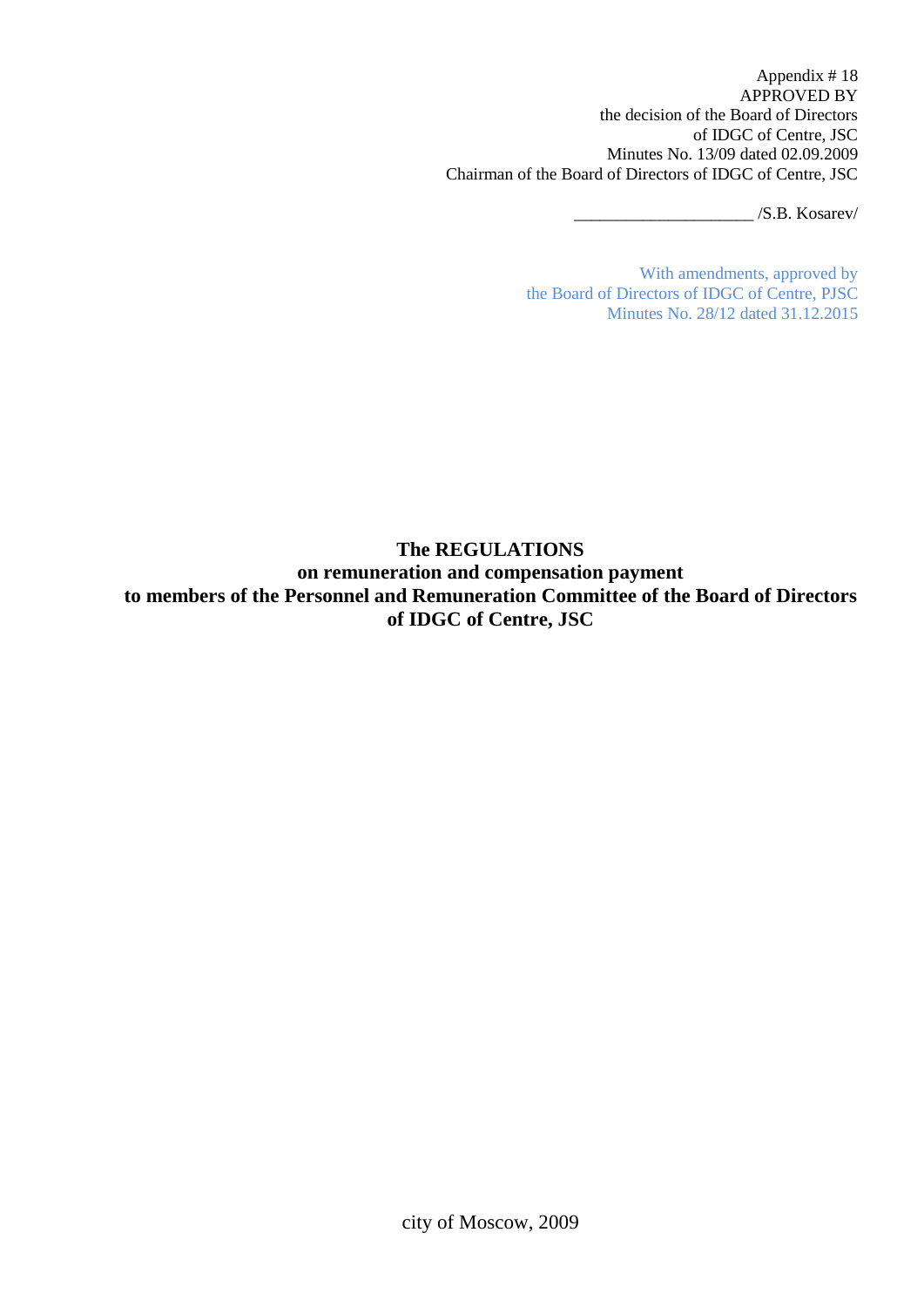1. These Regulations were developed in accordance with the Federal Law "On Joint Stock Companies" and establish the amount and procedure of payment of remuneration and compensation to members of the Personnel and Remuneration Committee under the Board of Directors of IDGC of Centre, JSC (hereinafter referred to as the Committee under BD).

2. The effect of these Regulations does not cover members of the Committee under BD, who are the sole executive body of IDGC of Centre, JSC (hereinafter referred to as the Company) or a member of the Company's collegial executive body.

Remuneration and compensation shall not be accrued or paid to Chairperson and members of the Committee under BD of the Company if they are persons, in relation to whom the federal law stipulates a restriction or an interdiction to receive any payments from commercial organizations.

If Chairperson and/or members of the Committees of the Board of Directors at the same time are also members of the Board of Directors of the Company, their remuneration payment is made in a manner and amount prescribed by an internal document governing the payment of remuneration and compensation to members of the Board of Directors, approved by the General Meeting of Shareholders of the Company.

3. Payment of remuneration and compensations shall be made by the Company in the monetary form. Payment of compensation and remuneration shall be made on the basis of the Committee's budget approved by the Company's Board of Directors. The budget of the Committee is approved quarterly. The total quarterly amount of remuneration and compensation payments may not exceed the amount of the Committee's budget approved for a quarter.

4. Payment of remuneration.

4.1.For participation in the Committee meeting held in the form of joint presence, a member of the Committee shall receive a remuneration in the amount equivalent to 2 (two) minimal monthly wage rates of the first category worker (hereinafter referred to as the MMWR) established by the sector tariff agreement in the electric power complex of the Russian Federation (hereinafter referred to as the Agreement) at the date of carrying out the Company's Committee meeting, in view of the indexation established by the Agreement, within seven calendar days after carrying out the Committee meeting.

The amount of remuneration paid to Chairperson (Deputy Chairperson for every meeting at which he/she exercised functions of the Committee's Chairperson) shall be increased by 50%.

The amount of remuneration paid to the Committee's Secretary for every meeting shall be equivalent to 1 (one) MMWR at the date of carrying out the Committee's meeting, in view of the indexation established by the Agreement, within seven calendar days after carrying out the Committee meeting.

4.2.For participation in the Committee meeting held in the absentee form, a member of the Committee shall receive a remuneration equivalent to 1 (one) MMWR, in view of the indexation established by the Agreement, within seven calendar days after carrying out the Committee meeting.

The amount of remuneration paid to Chairperson (Deputy Chairperson for every meeting at which he/she exercised functions of the Committee's Chairperson) shall be increased by 50%.

The amount of remuneration paid to the Committee's Secretary for every meeting shall be equivalent to 0,5 (zero point five) MMWR at the date of carrying out the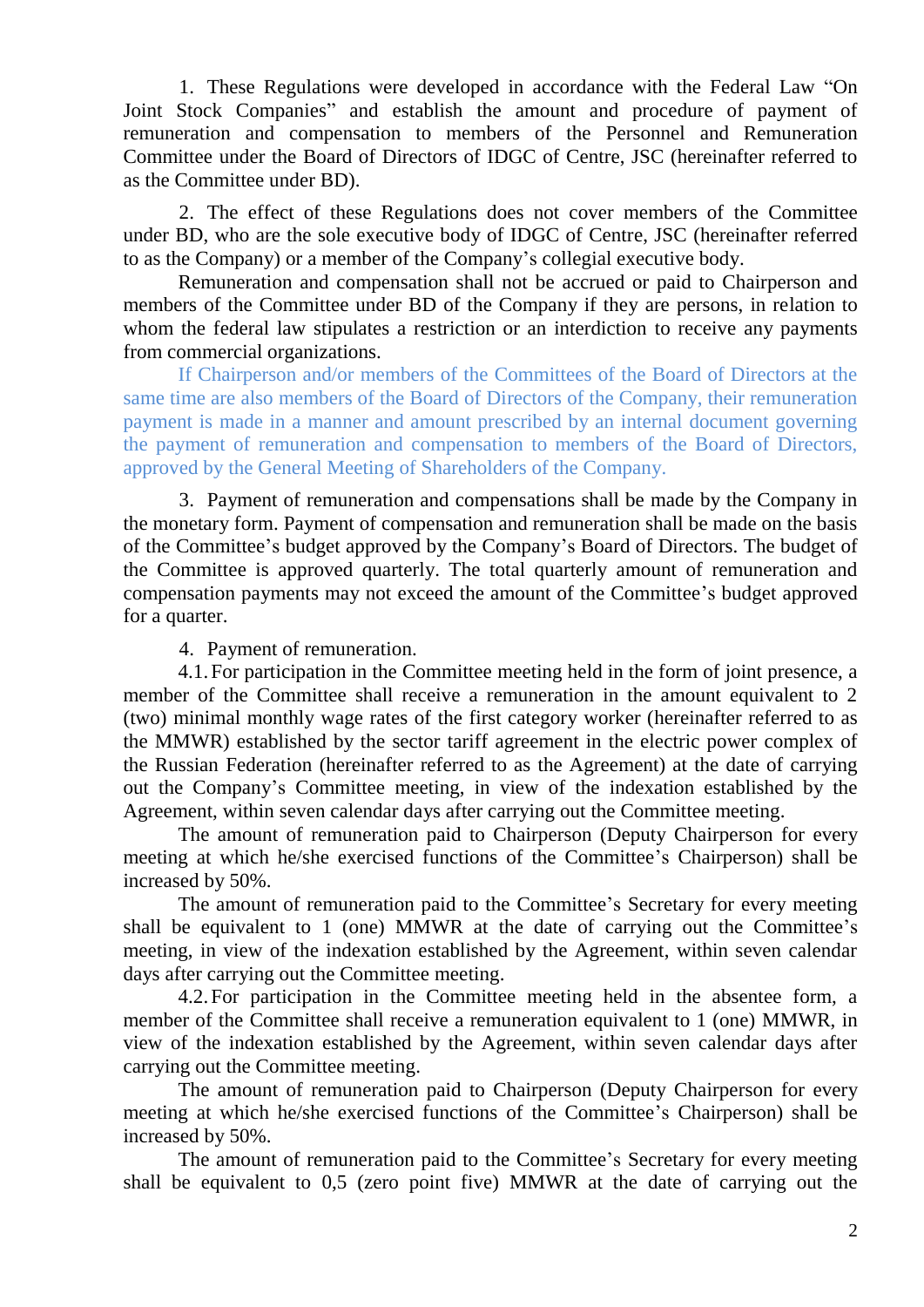Committee's meeting, in view of the indexation established by the Agreement, within seven calendar days after carrying out the Committee meeting.

4.3.A member of the Committee under BD of the Company may refuse to receive the remuneration stipulated by these Regulations completely, or may refuse to receive a part of it, by forwarding the respective application addressed to the Company's General Director.

At availability of the respective written application of a member of the Committee under BD of the Company, payment of all kinds of remuneration shall be carried out only on the basis of a written approval of such a member of the Committee under BD of the Company. Thus, at occurrence of the grounds for remuneration payment, the Company shall be obliged to forward a notice specifying the amount of the remuneration due to the member of the Committee under BD of the Company. Such a notice should be forwarded on or before the respective term of payment of the remuneration stipulated by these Regulations.

At presence of the written consent to receive remuneration from a member of the Committee under BD of the Company, the respective remuneration shall be paid to him/her within seven calendar days from the moment of its reception.

5. Payment of compensation.

5.1.A member of the Committee under BD of the Company shall receive compensation of charges actually incurred by him/her in connection with participation in a meeting of the Committee under BD of the Company (travelling, accommodation, food, etc.) in the amount specified in paragraph 5.2. of these Regulations (except for payment of daily allowances).

5.2.If a member of the Committee under BD is sent on a business trip for visiting the Company's facilities, having meetings with shareholders and investors, participating in the General Shareholders Meeting, and also for performing other tasks related to the functions of a member of the Committee under BD of the Company, the following compensation shall be paid to him/her:

- payment of daily allowances according to the procedure established for the sole executive body of the Company, or the sole executive body of the managing organization of the Company;

- reimbursement of expenses on a travel to the place of a business trip and back to the place of permanent employment or residence (including insurance payment on the obligatory personal insurance of the passengers on transport, payment for the services on processing travel documents, etc.) in the amount of actual expenses confirmed by the travel documents, but no more than the travel fare:

by railway transport - in the carriage of the heightened comfort of business-class (de luxe, comfort plus);

by marine and river transport - on the tariffs set by the transport company, but no more than the fare in a "de luxe" cabin with a full package of services for passengers;

by air transport - on the business-class tariff;

by motor transport - in the vehicle of the common use (except for a taxi and car rent);

- reimbursement of expenses on an apartment rent (except for cases when the Member of the Committee is provided with free accommodation) in the amount of actual expenses confirmed by the corresponding documents, but no more than three minimum monthly wage rates of a first-class worker, set by the sector tariff agreement in the electric power industry of the Russian Federation as at the day of compensation payment, taking into account the indexation set by the Agreement, for each day of accommodation.